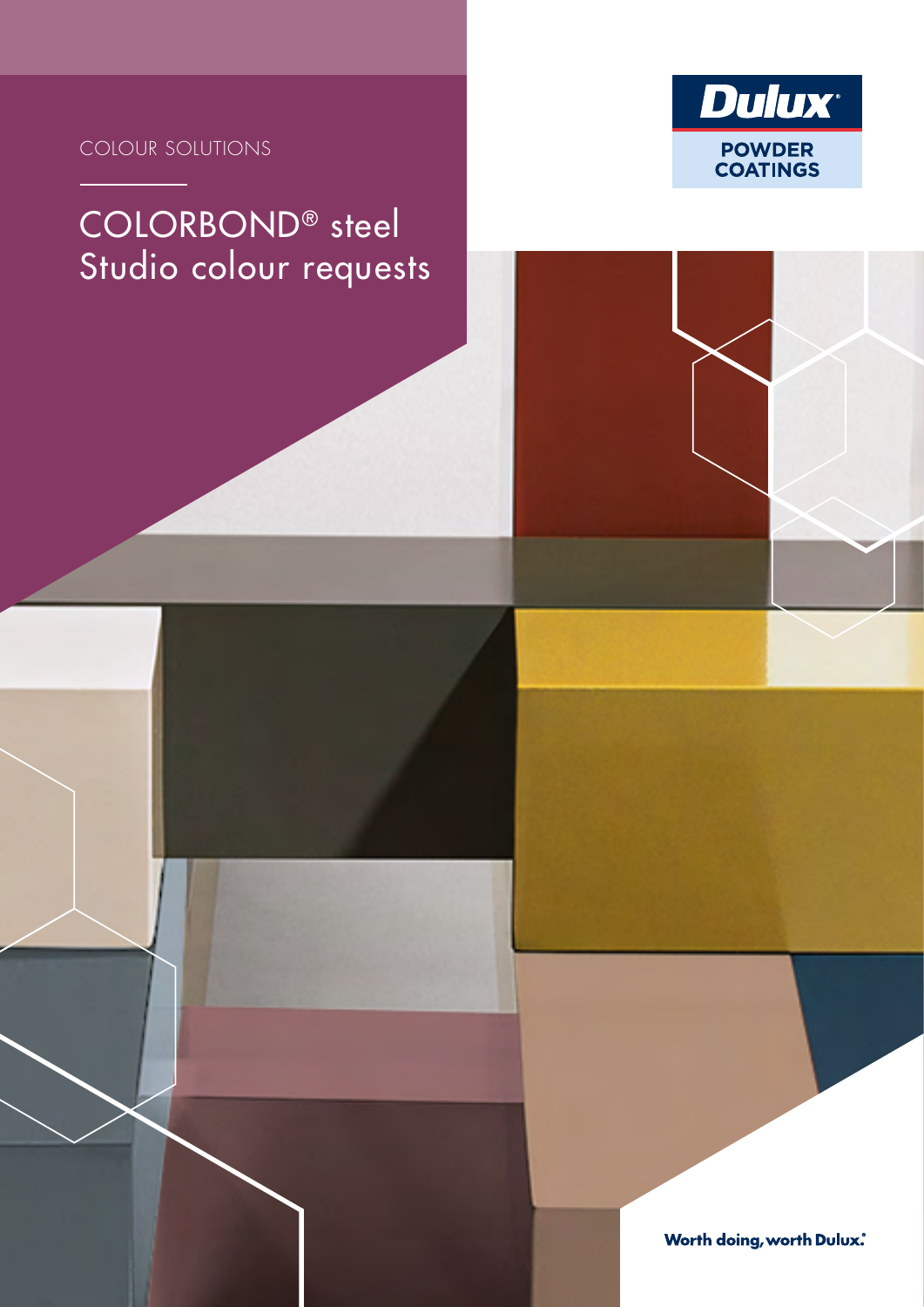# **Worth doing. Worth Dulux.®**

The Dulux World of Colour Powder Coat Series features a number of popular COLORBOND® steel colours available in the stocked range of Dulux Powder Coat products, suitable for aluminium and steel substrates.

This document details the process for matching Dulux Powder Coatings to the colours listed on the COLORBOND® steel Studio.



# Colorbonå

# Step 1

You'll need the below information handy to help ensure our consultants can provide the right advice:

- What COLORBOND® steel Studio colour are you interested in matching?
- $\checkmark$  What are you coating (i.e. project type and components)?
- $\checkmark$  How much are you coating (i.e. approx. square meters)?
- Your project location

# Step 2

Call the Dulux Powder Coatings Advice Line on 13 24 99 with the above information.

Our consultants will be able to advise whether we have a close colour match available in our stocked range of Dulux Powder Coat products OR if you need to consider using our CustomColour™ service.

Colours displayed online should be used as a guide only for your colour selection. We recommend always confirming your colour choice with a powder coated swatch for final colour approval.

# Step 3

Dulux will manage your enquiry with your powder coater via a local representative.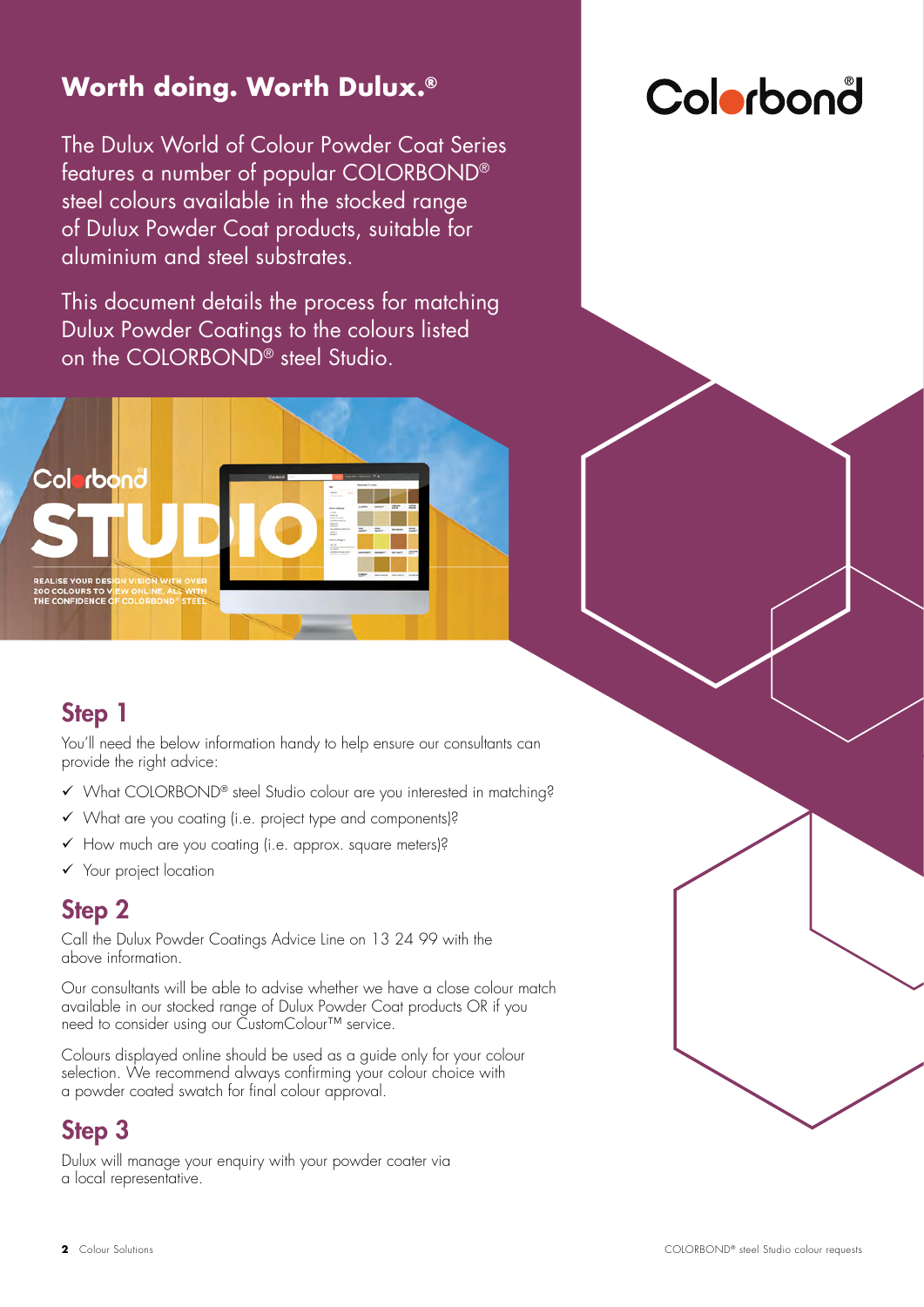# What is CustomColour<sup>™?</sup>

CustomColour™ is a premium service available to building and design professionals for customised powder colours produced by Dulux Powder Coatings on a made to order basis.

# CustomColour™ considerations

#### Minimum quantities:

Due to the nature of the manufacturing process, there are minimum quantities required to produce CustomColours™. Minimum quantities are 50kg for Gloss, Satin and Flat and 80kg for Matt finishes. A minimum 300kg quantity may be required for some pearlescent colours.

#### Lead times:

The timeframe required to create and provide swatch samples of your CustomColour™ is usually 10 working days. Once samples and quotes are approved, it will take 3-6 weeks to factory produce and supply your CustomColour™. More accurate timing is provided once samples are approved and an order is placed.

#### Affordability:

CustomColour™ powder coatings are produced on a made to order basis and therefore attract a premium price. Your powder coater will be able to provide you with a detailed quotation. A list of Dulux Accredited Powder Coaters can be found at duluxpowders.com.au/find-accredited-powder-coaters/

#### Project type:

The environment, conditions, commercial nature and warranty requirements of the project, will determine the technology and therefore the product range required. For example Duratec for external commercial projects or Duralloy for external residential projects (< 4 levels). Not all colours can be accurately produced using all product technologies.